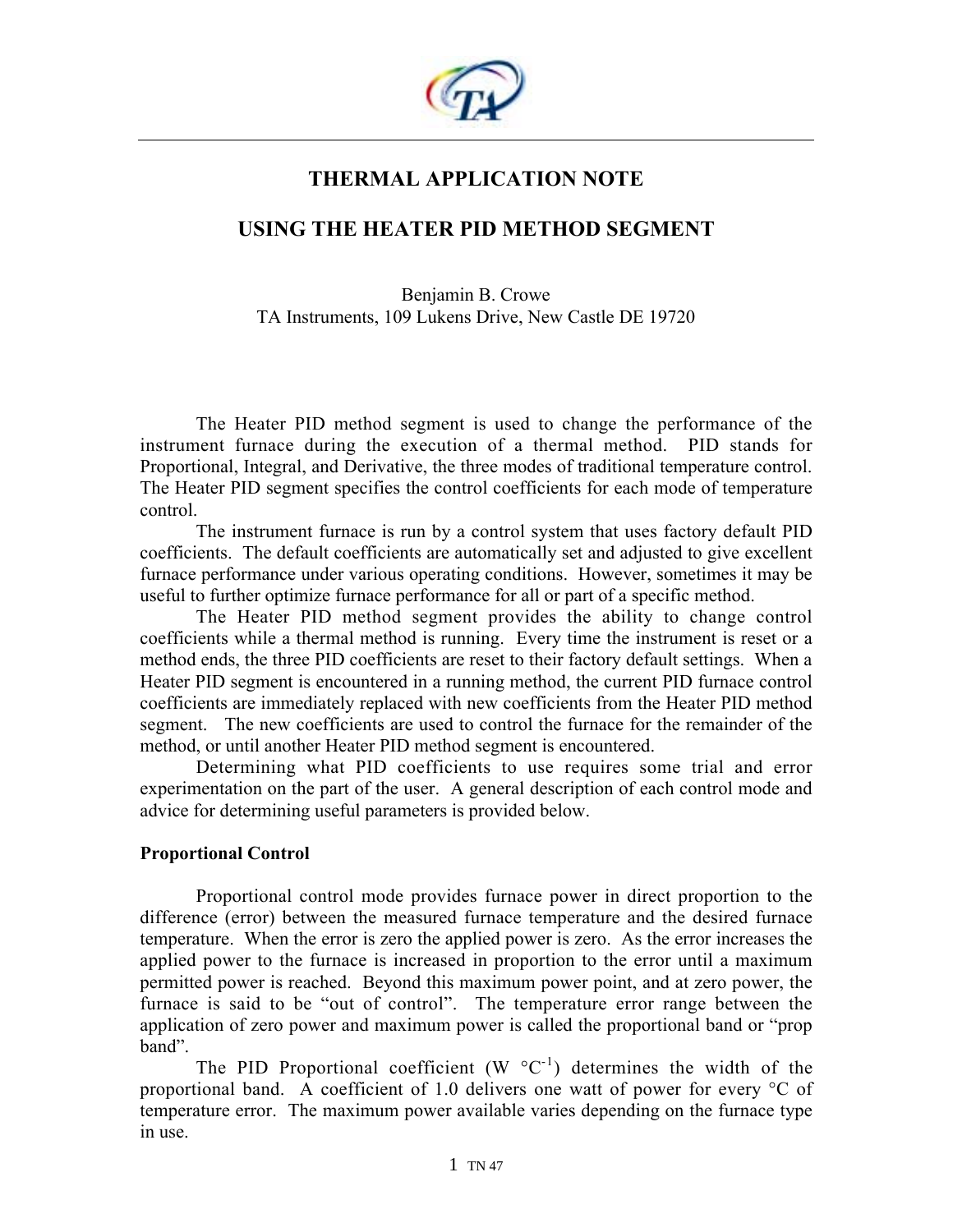Since some furnace power is required to maintain a furnace at an elevated temperature (unless there is no heat loss to the surroundings), there will always be a small temperature error that cannot be removed using only the proportional mode of control. This error is called "droop" or "offset". The integral control mode is used to remove this type of error.

#### **Integral Control**

Integral control mode provides extra furnace power to compensate for any longterm difference between measured furnace temperature and desired furnace temperature. The amount of temperature error is measured (integrated) over time to determine the average error. A power correction based on this average error is then applied to the furnace. This type of correction is also called "reset".

The PID Integral coefficient (W  $^{\circ}$ C<sup>-1</sup> s<sup>-1</sup>) determines how rapidly the offset error is corrected. A coefficient of 1.0 delivers one watt of additional furnace power for every °C s of integrated temperature error.

#### **Derivative Control**

Derivative control mode is an anticipatory control function that measures the rate of change of the furnace temperature and reduces the furnace power to avoid temperature overshoot. A negative power correction is applied to the furnace based on the rate of change ( ${}^{\circ}C$  s<sup>-1</sup>) of the measured temperature. This type of correction is also called "rate".

The PID Derivative coefficient (W  $^{\circ}C^{-1}$  s<sup>-1</sup>) determines how much breaking action to apply. A coefficient of 1.0 delivers minus one watt of power for every  $\rm{^{\circ}C}$  sec<sup>-1</sup> of measured heating rate.

#### **Determining PID Coefficients**

No one set of PID coefficients will produce optimal results under all conditions. A certain amount of experimentation is required to determine the best coefficients for a particular set of conditions. Tradeoffs must be made between different aspects of furnace performance (*e.g*., rapid furnace response time versus larger temperature overshoot).

 The conventional PID coefficient tuning process involves making individual runs using empty sample containers. Each run performs the method of interest, or just the critical portion of the method of interest, such as a temperature ramp to isothermal hold, or an equilibration at elevated temperature. A Heater PID method segment is inserted as the first step of the test method, or at the critical point in the test method, so that experimental PID coefficients can be tried and the effect on furnace performance noted.

The first step in the complete PID tuning process involves making a quick estimate of a set of stable PID coefficients. This is accomplished by adjusting each coefficient in turn and observing the result of the adjustment on temperature and heating rate. Then further refinement of each coefficient is made to increase or decrease the characteristic effect of that coefficient on the furnace control.

#### **Adjusting the Proportional Coefficient**

The Proportional coefficient is adjusted first. The Integral and Derivative coefficients are set to zero during this test. The Proportional coefficient is first set to any nominal value (one tenth of the maximum furnace power is suggested). The test method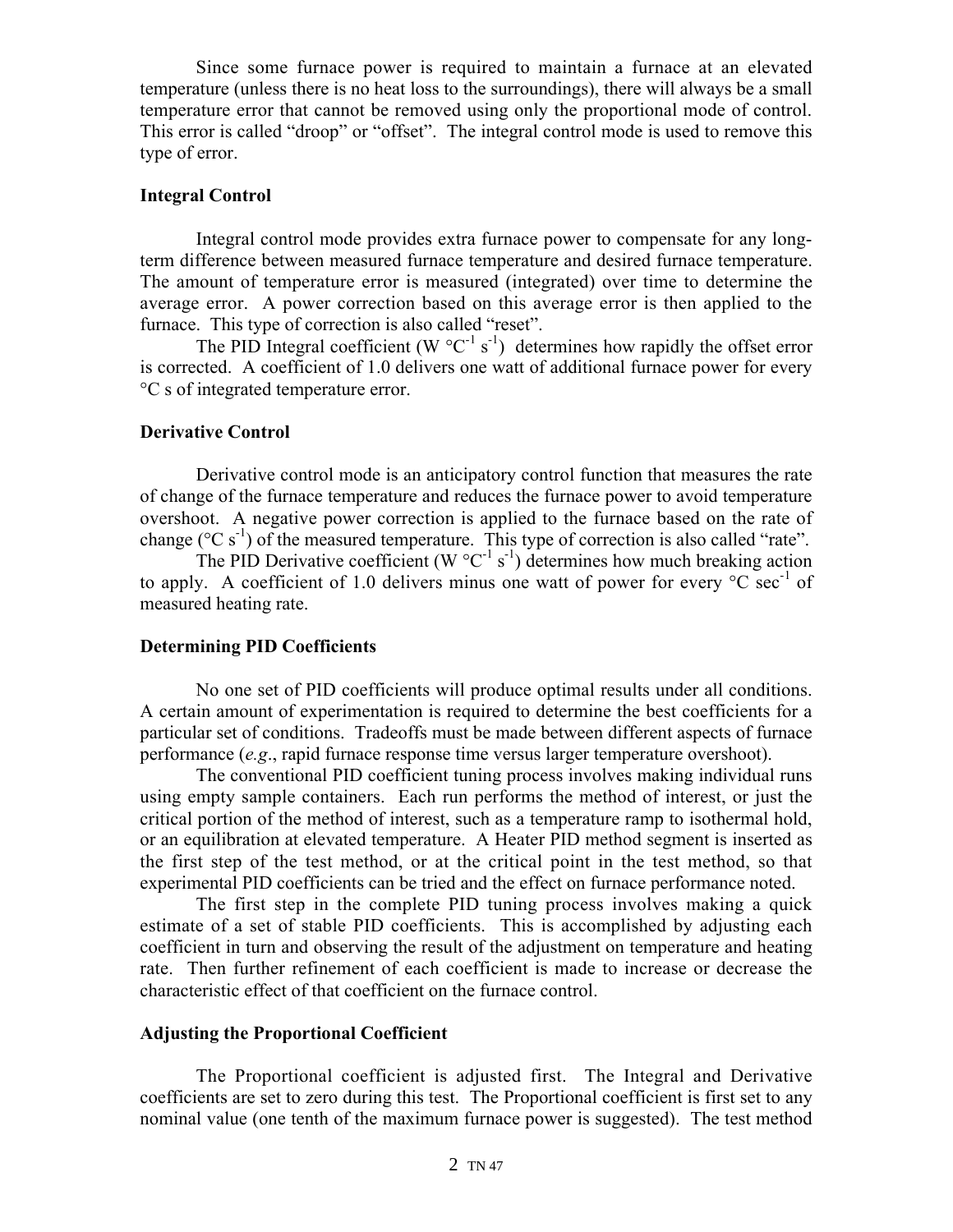is run with the Heater PID method segment inserted. Sample temperature and heating rate are plotted versus time.

If the result of the test is stable (no sustained oscillations in temperature) then increase the Proportional coefficient and repeat the test until a value of the Proportional coefficient is found that is just large enough to produce sustained oscillations in temperature around the temperature set point. Select one half of this value for the Proportional coefficient.

Alternately, the Proportional coefficient can be determined by increasing/decreasing the coefficient until the peak height of each temperature oscillation is approximately one quarter that of the peak height of the previous oscillation. Select this value for the Proportional coefficient.

## **Adjusting the Integral Coefficient**

The Integral coefficient is adjusted next. The Proportional coefficient is set to the value determined by the previous testing. The Integral coefficient is set to any nominal value (twice the Proportional coefficient is suggested as a start). The Derivative coefficient is set to zero. The same series of test runs are made as when adjusting the Proportional coefficient. The temperature and heating rate are observed. Increase the Integral coefficient until a sustained oscillation is achieved as in the proportional testing. Select one third of this value for the Integral coefficient.

Alternately, the Integral coefficient can be determined by increasing/decreasing the Integral coefficient until the amount of observed temperature offset is acceptable. Select this value for the Integral coefficient.

## **Adjusting the Derivative Coefficient**

The Derivative coefficient is adjusted last. The Proportional and Integral coefficients are set to the values previously determined. The derivative coefficient is set to any nominal value (two percent of the Proportional coefficient is suggested as a start). The same series of test runs are made as when adjusting the Proportional and Integral coefficients. The temperature and heating rate are observed. Increase the Derivative coefficient until the temperature overshoot is acceptable without unduly compromising the maximum heating rate required. Select this value for the Derivative coefficient.

## **Final Coefficient Adjustment**

If desired the PID coefficients can be further adjusted to improve furnace control by adjusting one coefficient at a time and observing the effect on furnace control. The following guidelines can be used to help with this adjustment:

It is usually best to make final adjustments to the Derivative coefficient first, then the Proportional coefficient, and finally the Integral coefficient.

The Proportional coefficient controls the amount of power applied for each degree of temperature error, and the Integral coefficient controls the amount of power applied to correct for temperature offset. Larger values for each of these coefficients will increase the temperature overshoot and the amount of temperature oscillation, but will reduce the time needed to reach a set point temperature and the amount of temperature offset. Smaller values will have the opposite effect.